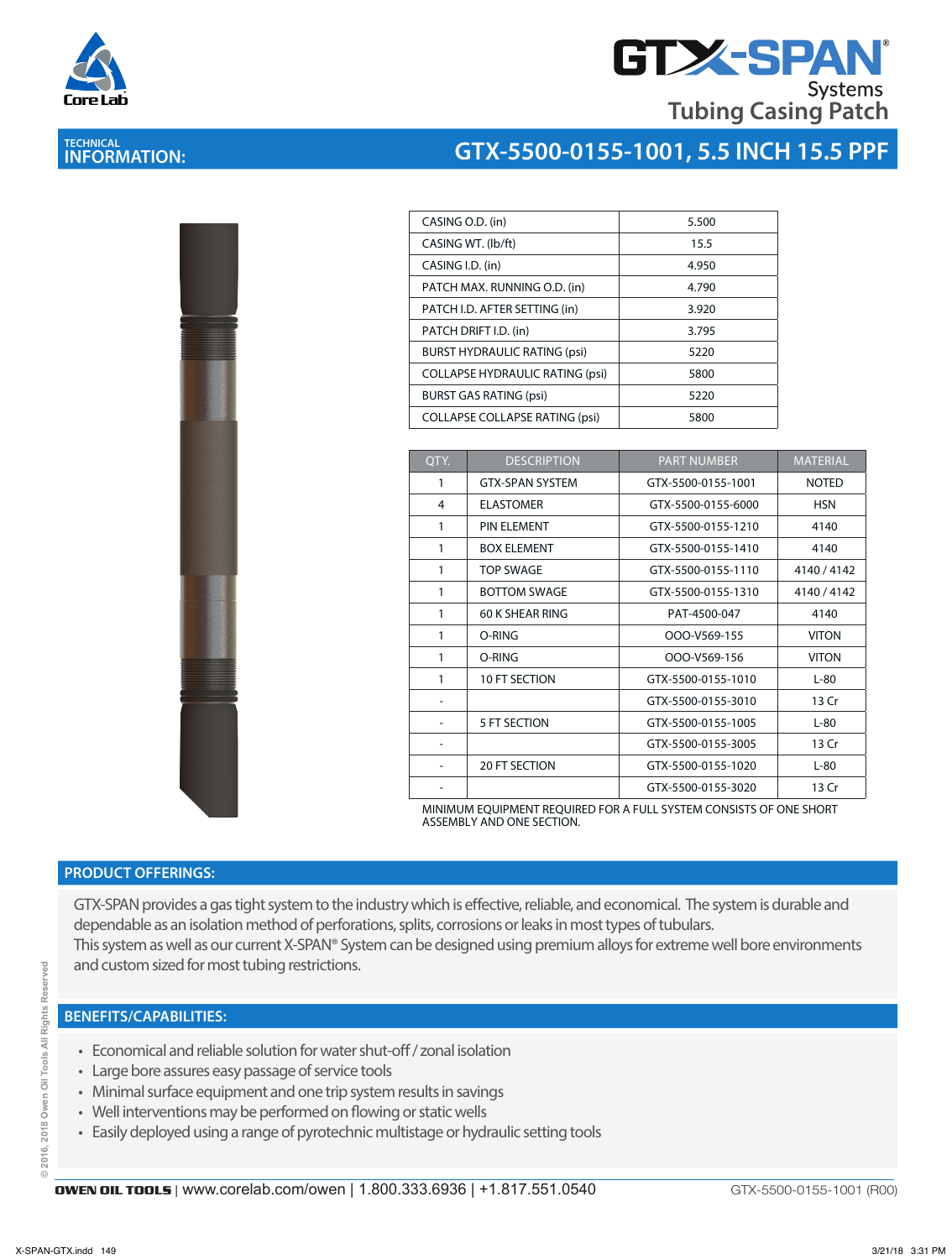

# **GTX-SPAN Tubing Casing Patch**

# **TECHNICAL INFORMATION:**

# **GTX-5500-0155-1001, 5.5 INCH 15.5 PPF**



| CASING O.D. (in)                       | 5.500 |
|----------------------------------------|-------|
| CASING WT. (lb/ft)                     | 15.5  |
| CASING I.D. (in)                       | 4.950 |
| PATCH MAX. RUNNING O.D. (in)           | 4.790 |
| PATCH I.D. AFTER SETTING (in)          | 3.920 |
| PATCH DRIFT I.D. (in)                  | 3.795 |
| <b>BURST HYDRAULIC RATING (psi)</b>    | 5220  |
| <b>COLLAPSE HYDRAULIC RATING (psi)</b> | 5800  |
| <b>BURST GAS RATING (psi)</b>          | 5220  |
| <b>COLLAPSE COLLAPSE RATING (psi)</b>  | 5800  |

| QTY.         | <b>DESCRIPTION</b>                     | <b>PART NUMBER</b> | <b>MATERIAL</b>    |
|--------------|----------------------------------------|--------------------|--------------------|
| 4            | <b>ELASTOMER</b>                       | GTX-5500-0155-6000 | <b>HSN</b>         |
| 1            | PIN ELEMENT                            | GTX-5500-0155-1210 | 4140               |
| $\mathbf{1}$ | <b>BOX ELEMENT</b>                     | GTX-5500-0155-1410 | 4140               |
| $\mathbf{1}$ | <b>TOP SWAGE</b>                       | GTX-5500-0155-1110 | 4140/4142          |
| 1            | <b>BOTTOM SWAGE</b>                    | GTX-5500-0155-1310 | 4140/4142          |
| $N+1$        | O-RING                                 | OOO-V569-155       | <b>VITON</b>       |
| $N+1$        | O-RING                                 | OOO-V569-156       | <b>VITON</b>       |
| $\mathbf{1}$ | SET SCREW 1/4 INCH X 20 TPI, 5/16 INCH | PUR-0501-030       | ALLOY              |
| 1            | 60 K SHEAR RING                        | PAT-4500-047       | 4140               |
| N            | 10 FT SECTION                          | GTX-5500-0155-1010 | $L-80$             |
| 1            | <b>SLEEVE NUT</b>                      | SET-3250-120       | 4130/4140          |
| 1            | <b>SLEEVE LOCK NUT</b>                 | SET-3250-121       | 4130/4140          |
| 1            | SETTING SLEEVE                         | SET-3250-262       | 4140 / 4142        |
| 1            | <b>QUICK CHANGE ROD</b>                | SET-3250-130       | 4130/4140          |
| 1            | QUICK CHANGE NUT                       | SET-3250-131       | 4130/4140          |
| $\mathbf{1}$ | <b>LOCK NUT</b>                        | SET-3500-025       | 1213/1215          |
| 1            | TOP ADAPTER ROD                        | SET-3250-132       | 4130/4140          |
| $N+1$        | ROD TANDEM CONNECTOR                   | SET-3250-133       | 4130/4140          |
| N            | 10 FT. ROD                             | SET-3250-134       | 4130/4140          |
| <b>OPT</b>   | 5 FT. ROD                              | SET-3250-135       | 4130/4140          |
| 1            | <b>BOTTOM ROD</b>                      | SET-3250-136       | 4130/4140          |
| $\mathbf{1}$ | <b>COLLET ASSEMBLY</b>                 | SET-3250-261       | <b>NOTED</b>       |
| $\mathbf{1}$ | <b>COLLET</b>                          | SET-3250-259       | 4130 / 4140 / 4142 |
| $\mathbf{1}$ | <b>END SUB</b>                         | SET-3250-156       | 4130/4140          |
| 1            | <b>COLLET SUPPORT</b>                  | SET-3250-164       | 4130 / 4140        |
| N            | <b>ROD SUPPORT</b>                     | SET-3250-160       | <b>ALUMINIUM</b>   |

MINIMUM EQUIPMENT REQUIRED FOR 10 FT. SYSTEM

© 2016, 2018 Owen Oil Tools All Rights Reserved **© 2016, 2018 Owen Oil Tools All Rights Reserved**